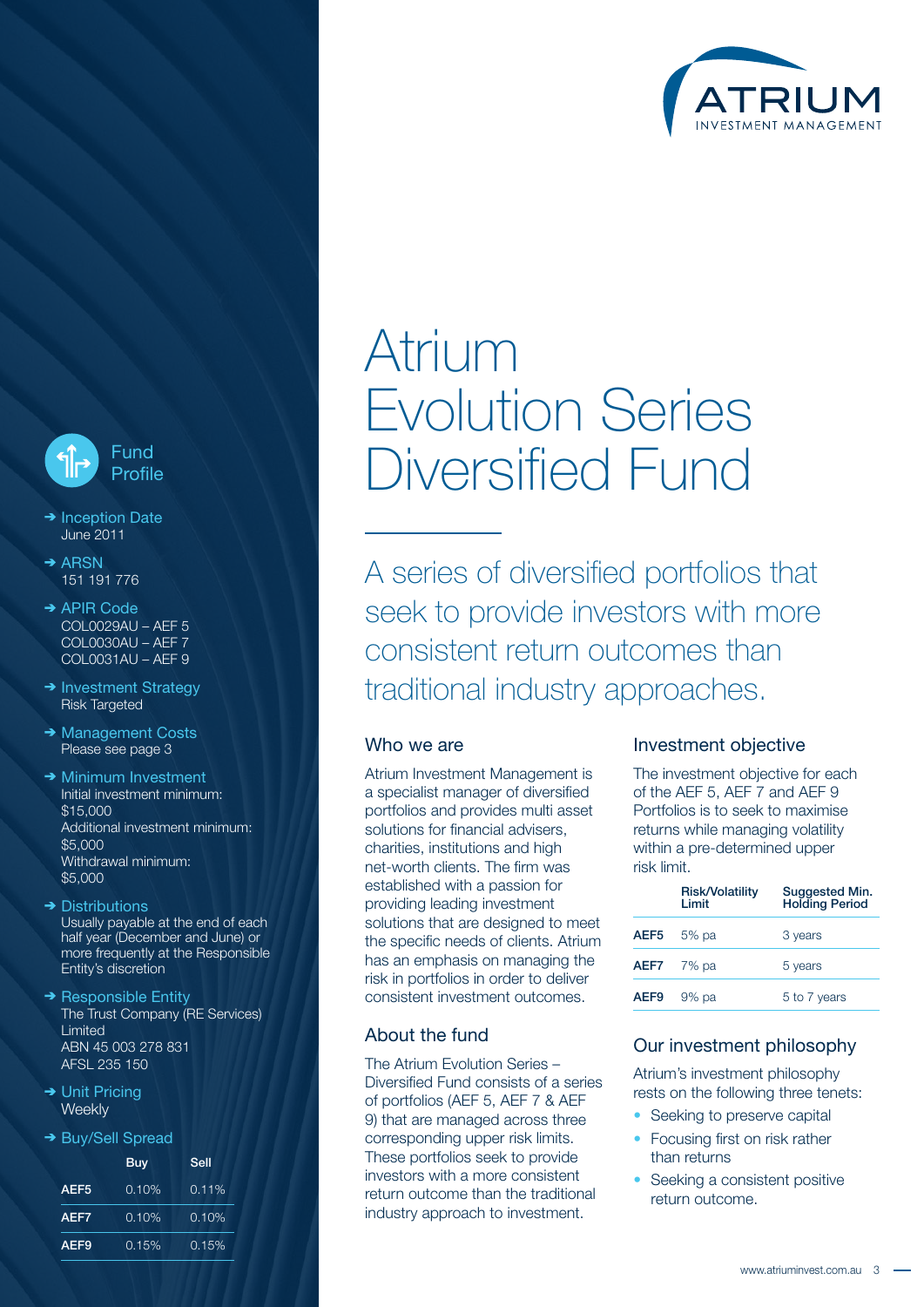## Building portfolios that smooth out volatility

When constructing portfolios, our focus is on managing risk through our allocation to a wide array of investments. In this way, Atrium aims to build portfolios that are less susceptible to market volatility and therefore deliver more consistent return outcomes.

Illustrative portfolio volatility



How we invest

Fund Profile

### Our approach is to invest in a diverse range of assets across different risk types.

These risks broadly fall into three categories – Preservers, Growth Drivers and Diversifiers. Each asset is included in the portfolio for its ability to contribute to returns on a stand-alone basis.



2 Atrium Evolution Series Diversified Fund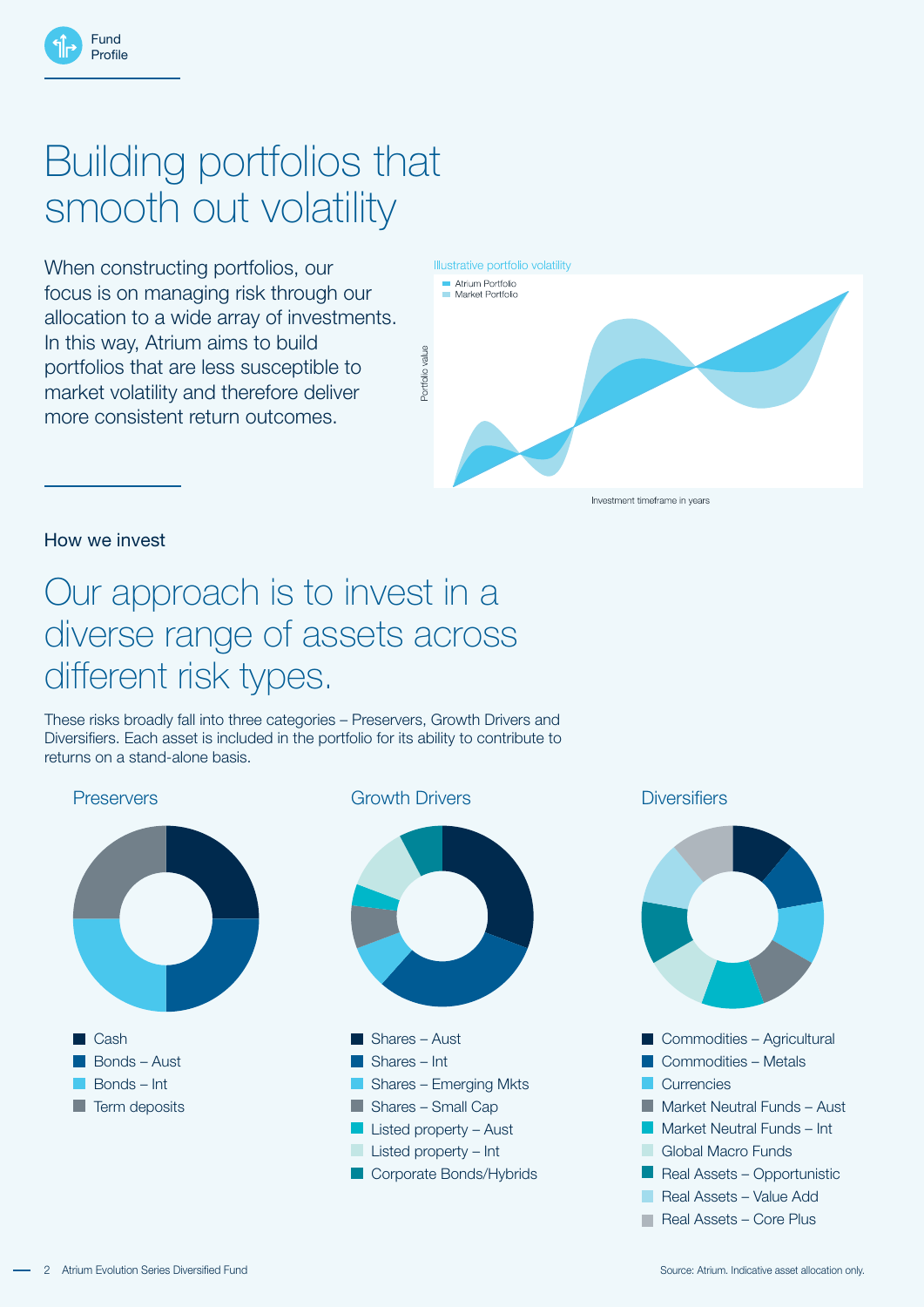### We design diversified portfolios that allocate to a wide variety of investments, based on an assessment of their value and contribution to total risk and return.



### Asset allocation

### Management Costs

| Type of fee or cost                        | <b>AEF 5 Units</b> | <b>AEF 7 Units</b> | <b>AEF 9 Units</b> |
|--------------------------------------------|--------------------|--------------------|--------------------|
| Management Costs <sup>1</sup>              | 2.1263%            | 2.1067%            | 2.1131%            |
| Management Costs consist of the following: |                    |                    |                    |
| <b>Management Fee</b>                      | 1.2813%            | 1.2813%            | 1.2813%            |
| <b>Indirect Costs</b>                      | 0.8384%            | 0.8194%            | 0.8273%            |
| <b>Recoverable Expenses</b>                | 0.0067%            | 0.0061%            | 0.0046%            |

1. The management costs consist of a management fee, indirect costs and recoverable expenses and are shown inclusive of GST (10%) less available Reduced Input Tax Credits (RITC). These estimates may vary from time to time and are rounded to four decimal places. Actual fees and costs may vary from those stated. Management costs do not include transactional and operational costs. Please refer to the Fund's Product Disclosure Statement (PDS) for more information on fees and costs.